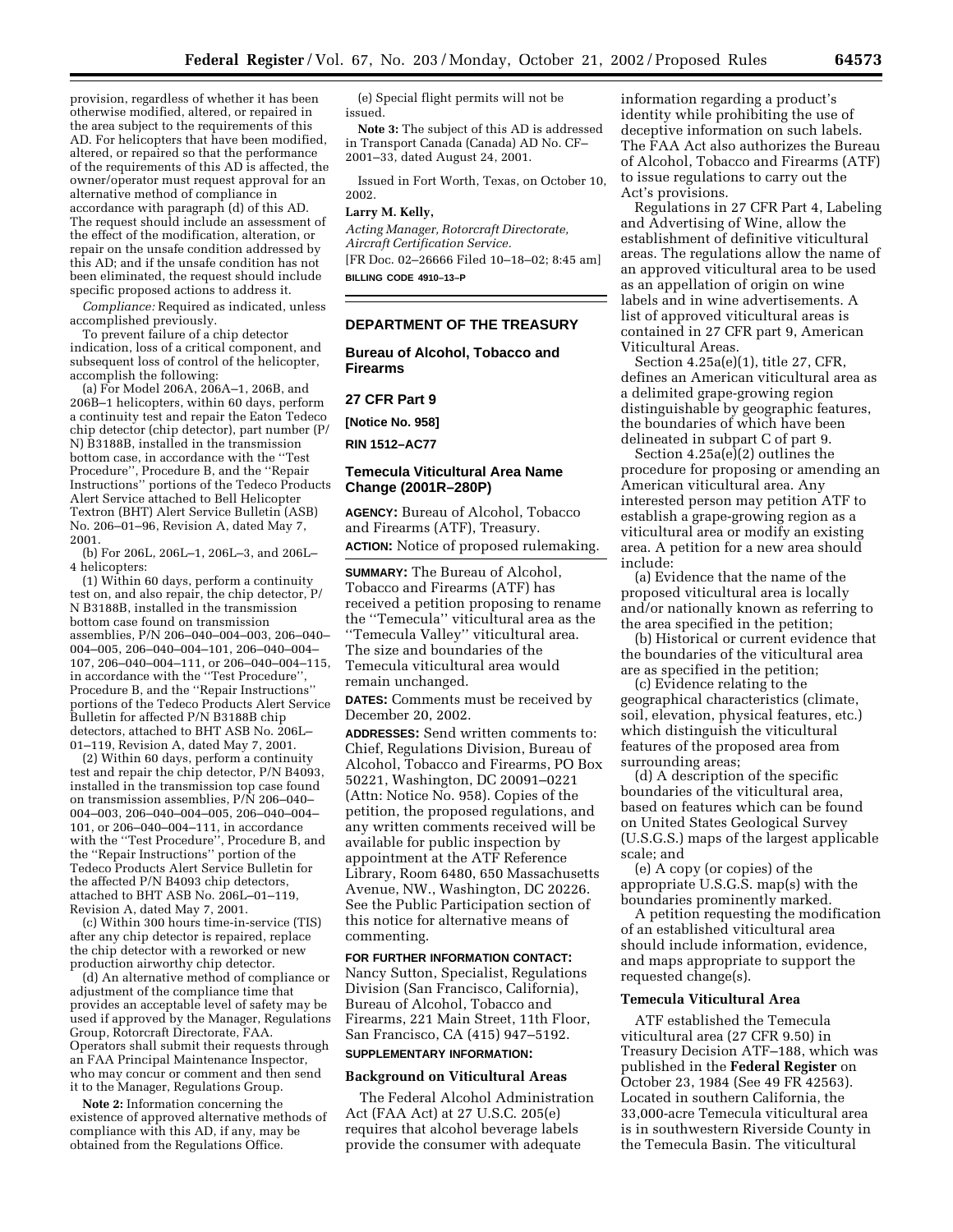area covers the southern portion of the former Vail Ranch, and its outer boundaries generally follow those of the historical Santa Rosa, Temecula, Little Temecula, and Pauba land grants.

Treasury Decision ATF–188 stated that the name ''Temecula'' was derived from the Luiseno Indian word ''Temeku,'' which means ''a place where the sun breaks through the white mist.'' The original Temecula petition stated that this description applied to the entire viticultural area, which is in a valley characterized by bright sun and misty marine air that flows inland from the Pacific Ocean. The 1984 decision noted that it is this marine air, which enters the Temecula Valley through gaps in the Santa Ana Mountains, that allows grape growing in this area.

### **Temecula Valley Petition**

The Temecula Valley Winegrowers Association has submitted a petition to ATF requesting that the Temecula viticultural area's name be changed to ''Temecula Valley.'' The petitioners believe this name change will provide a more accurate description of the Temecula area's geography and provide greater clarity as to the area's location for wine consumers and the public. This proposed name change does not affect the boundaries of the established Temecula viticultural area.

When the Temecula viticultural area was originally petitioned twenty years ago, the Association's petition states, the area was largely rural and agricultural. The small, unincorporated village of Temecula was located near the middle of the area's southern boundary. This village is now an incorporated city, larger in size, with a growing population. According to the petitioners, the city of Temecula's growth has accentuated the differences between the city and the surrounding agricultural region known as the Temecula Valley.

The current petition states that when the Temecula viticultural area was petitioned 20 years ago, the terms ''Temecula'' and ''Temecula Valley'' were used interchangeably. The petition cites evidence from Tom Hudson's book ''A Thousand Years in the Temecula Valley'' (Temecula Valley Chamber of Commerce, 1981), including its many uses of the term ''Temecula Valley,'' in support of this position. The original Temecula petition and the 1984 Treasury Decision also cited this work. The current petition also cites the local telephone directory, which shows that numerous businesses and agencies use the name ''Temecula Valley'' in conjunction with their operating name. The 1984 Treasury Decision

additionally noted the planned establishment of the new Temecula Valley High School within the viticultural area's boundaries.

The Temecula Valley Winegrowers Association petition also comments on the importance of the word ''valley'' in relation to the Temecula area by noting that the Association itself is a merger of the Temecula Valley Vintners Association and the Temecula Winegrape Growers Association. In addition, the petition cites the use of ''Napa'' and ''Napa Valley'' as an example of how the differences between a city (Napa) and the surrounding agricultural area (Napa Valley) are recognized in a viticultural area name. The petition states, ''To continue to mandate the term ''Temecula'' is to honor a loose and ill-defined use of the term.''

The current petition also cited a letter from Mr. Gary McMillan, one of the original Temecula viticultural area petitioners, supporting the name change. Mr. McMillan sent his letter directly to ATF, and a copy of was included with the Association's petition. According to his letter, Mr. McMillan recalls that the original Temecula petitioners desired to use a true, historical name for their proposed viticultural area and not the more recent commercial name of ''Rancho California,'' which was originally favored by some growers in the area. In his letter, Mr. McMillan agrees with the Association's contention that the names Temecula and Temecula Valley were often used interchangeably at the time of the original petition.

#### **Public Participation**

#### *Comments Sought*

ATF requests comments from all interested persons. Comments received on or before the closing date will be carefully considered. Comments received after that date will be given the same consideration if it is practical to do so. However, assurance of consideration can only be given to comments received on or before the closing date.

ATF will not recognize any submitted material as confidential and comments may be disclosed to the public. Any material which the commenter considers to be confidential or inappropriate for disclosure to the public should not be included in the comments. The name of the person submitting a comment is not exempt from disclosure.

### *Submitting Comments*

*By U.S. Mail:* Written comments may be mailed to ATF at the address listed in the **ADDRESSES** section above.

*By Fax:* Comments may be submitted by facsimile transmission to (202) 927– 8525, provided the comments: (1) Are legible; (2) are 81⁄2″ x 11″ in size; (3) contain a written signature; and (4) are five pages or less in length. This limitation is necessary to assure reasonable access to the equipment. Comments sent by fax in excess of five pages will not be accepted. Receipt of fax transmittals will not be acknowledged. Facsimile transmitted comments will be treated as originals.

*By E-mail:* Comments may be submitted by e-mail to *nprm@atfhq/ treas.gov.* E-mail comments must: (1) Contain your name, mailing address, and e-mail address; (2) reference this notice number; and (3) be legible when printed on 81⁄2 x 11 inch size paper. We will not acknowledge the receipt of email. We will treat comments submitted by e-mail as originals.

Comments may also be submitted using the comment form provided with the online copy of this proposed rule on the ATF Internet Web site at *http:// www.atf.treas.gov/alcohol/rules/ index.htm.*

*Public Hearing:* Any person who desires an opportunity to comment orally at a public hearing on the proposed regulation should submit his or her request, in writing, to the Director within the 60-day comment period. The Director, however, reserves the right to determine, in light of all circumstances, whether a public hearing will be held.

#### *Reviewing Comments*

You may view copies of the full comments in response to this notice of proposed rulemaking by appointment at the ATF Reference Library, Room 6480, 650 Massachusetts Avenue, NW., Washington, DC 20226, telephone 202– 927–7890. You may request paper copies of the full comments (at 20 cents per page) by writing to the ATF Reference Librarian at the address shown above.

For the convenience of the public, ATF will post copies of the comments received in response to this notice on the ATF web site. All comments posted on our web site will show the name of the commenter, but will have street addresses, telephone numbers, and email addresses removed. We may also omit voluminous attachments or material that we do not consider suitable for posting. In all cases, the full comment will be available in the ATF library as noted above. To access online